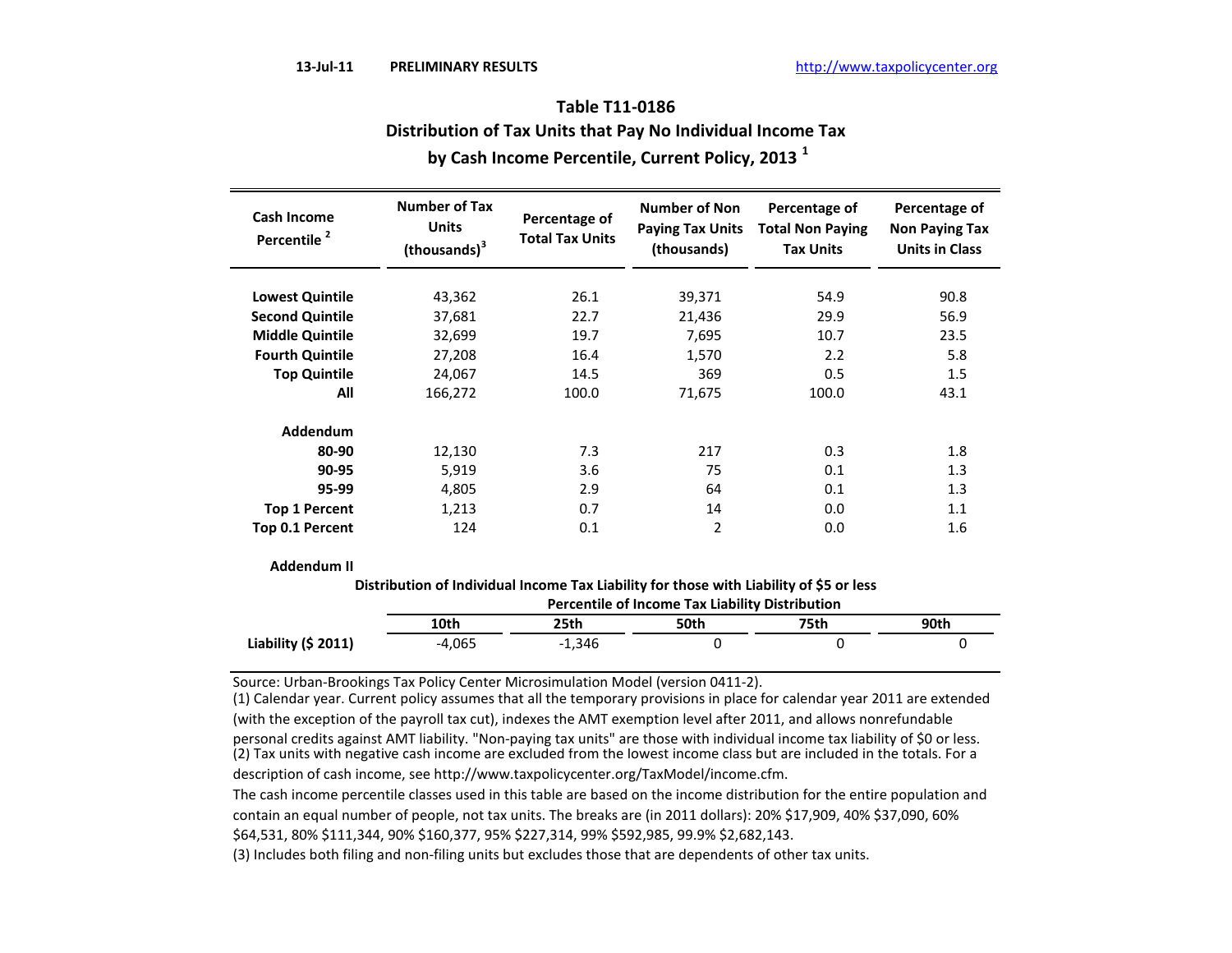| Cash Income<br>Percentile <sup>2</sup> | <b>Number of Tax</b><br><b>Units</b><br>(thousands) <sup>3</sup> | Percentage of<br><b>Total Tax Units</b> | <b>Number of Non</b><br><b>Paying Tax Units</b><br>(thousands) | Percentage of<br><b>Total Non</b><br><b>Paying Tax Units</b> | Percentage of<br><b>Non Paying Tax</b><br><b>Units in Class</b> |
|----------------------------------------|------------------------------------------------------------------|-----------------------------------------|----------------------------------------------------------------|--------------------------------------------------------------|-----------------------------------------------------------------|
| <b>Lowest Quintile</b>                 | 22,633                                                           | 28.1                                    | 21,641                                                         | 54.8                                                         | 95.6                                                            |
| <b>Second Quintile</b>                 | 19,666                                                           | 24.4                                    | 12,688                                                         | 32.1                                                         | 64.5                                                            |
| <b>Middle Quintile</b>                 | 15,984                                                           | 19.8                                    | 3,692                                                          | 9.4                                                          | 23.1                                                            |
| <b>Fourth Quintile</b>                 | 11,872                                                           | 14.7                                    | 490                                                            | 1.2                                                          | 4.1                                                             |
| <b>Top Quintile</b>                    | 9,756                                                            | 12.1                                    | 262                                                            | 0.7                                                          | 2.7                                                             |
| All                                    | 80,622                                                           | 100.0                                   | 39,469                                                         | 100.0                                                        | 49.0                                                            |
| Addendum                               |                                                                  |                                         |                                                                |                                                              |                                                                 |
| 80-90                                  | 5,145                                                            | 6.4                                     | 146                                                            | 0.4                                                          | 2.8                                                             |
| 90-95                                  | 2,407                                                            | 3.0                                     | 59                                                             | 0.1                                                          | 2.4                                                             |
| 95-99                                  | 1,834                                                            | 2.3                                     | 48                                                             | 0.1                                                          | 2.6                                                             |
| <b>Top 1 Percent</b>                   | 370                                                              | 0.5                                     | 8                                                              | 0.0                                                          | 2.2                                                             |
| Top 0.1 Percent                        | 34                                                               | 0.0                                     | 0                                                              | 0.0                                                          | 0.9                                                             |

### **by Cash Income Percentile, Current Policy, 2013 <sup>1</sup> Table T11-0186 Distribution of Single Tax Units that Pay No Individual Income Tax**

**Addendum II**

**Distribution of Individual Income Tax Liability for those with Liability of \$5 or less**

|                      | <b>Percentile of Income Tax Liability Distribution</b> |      |      |      |      |  |  |
|----------------------|--------------------------------------------------------|------|------|------|------|--|--|
|                      | 10th                                                   | 25th | 50th | 75th | 90th |  |  |
| Liability $(5 2011)$ | -464                                                   |      |      |      |      |  |  |

Source: Urban-Brookings Tax Policy Center Microsimulation Model (version 0411-2).

(1) Calendar year. Current policy assumes that all the temporary provisions in place for calendar year 2011 are extended (with the exception of the payroll tax cut), indexes the AMT exemption level after 2011, and allows nonrefundable personal credits against AMT liability. "Non-paying tax units" are those with individual income tax liability of \$5 or less and file as single.

(2) Tax units with negative cash income are excluded from the lowest income class but are included in the totals. For a description of cash income, see http://www.taxpolicycenter.org/TaxModel/income.cfm.

The cash income percentile classes used in this table are based on the income distribution for the entire population and contain an equal number of people, not tax units. The incomes used are adjusted for family size by dividing by the square root of the number of people in the tax unit. The resulting percentile breaks are (in 2011 dollars): 20% \$12,690; 40% \$24,714; 60% \$41,203; 80% \$67,700; 90% \$97,816; 95% \$138,772; 99% \$358,601; 99.9% \$1,621,178.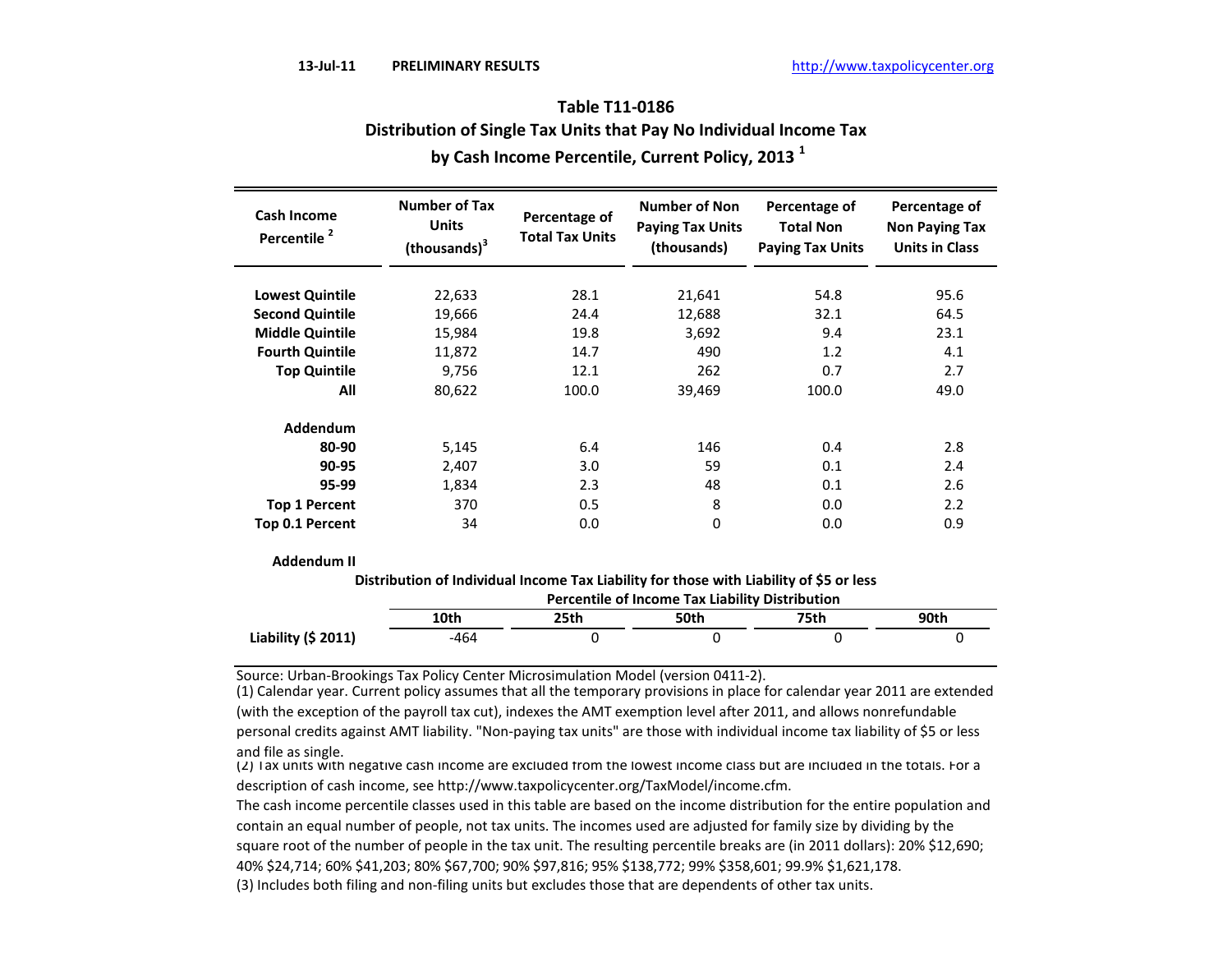# **by Cash Income Percentile, Current Policy, 2013 <sup>1</sup> Table T11-0186 Distribution of Married Filing Jointly Tax Units that Pay No Individual Income Tax**

| <b>Cash Income</b><br>Percentile <sup>2</sup> | <b>Number of Tax</b><br><b>Units</b><br>(thousands) <sup>3</sup> | Percentage of<br><b>Total Tax Units</b> | <b>Number of Non</b><br><b>Paying Tax Units</b><br>(thousands) | Percentage of<br><b>Total Non</b><br><b>Paying Tax Units</b> | Percentage of<br><b>Non Paying Tax</b><br><b>Units in Class</b> |
|-----------------------------------------------|------------------------------------------------------------------|-----------------------------------------|----------------------------------------------------------------|--------------------------------------------------------------|-----------------------------------------------------------------|
| <b>Lowest Quintile</b>                        | 1,846                                                            | 3.2                                     | 1,836                                                          | 12.3                                                         | 99.5                                                            |
| <b>Second Quintile</b>                        | 3,386                                                            | 5.9                                     | 3,141                                                          | 21.0                                                         | 92.8                                                            |
| <b>Middle Quintile</b>                        | 5,584                                                            | 9.7                                     | 4,232                                                          | 28.2                                                         | 75.8                                                            |
| <b>Fourth Quintile</b>                        | 11,352                                                           | 19.6                                    | 4,106                                                          | 27.4                                                         | 36.2                                                            |
| <b>Top Quintile</b>                           | 35,232                                                           | 61.0                                    | 1,270                                                          | 8.5                                                          | 3.6                                                             |
| All                                           | 57,802                                                           | 100.0                                   | 14,983                                                         | 100.0                                                        | 25.9                                                            |
| Addendum                                      |                                                                  |                                         |                                                                |                                                              |                                                                 |
| 80-90                                         | 11,550                                                           | 20.0                                    | 866                                                            | 5.8                                                          | 7.5                                                             |
| 90-95                                         | 10,502                                                           | 18.2                                    | 251                                                            | 1.7                                                          | 2.4                                                             |
| 95-99                                         | 10,984                                                           | 19.0                                    | 126                                                            | 0.8                                                          | 1.1                                                             |
| <b>Top 1 Percent</b>                          | 2,197                                                            | 3.8                                     | 27                                                             | 0.2                                                          | 1.2                                                             |
| Top 0.1 Percent                               | 216                                                              | 0.4                                     | 2                                                              | 0.0                                                          | 1.0                                                             |

**Addendum II**

**Distribution of Individual Income Tax Liability for those with Liability of \$5 or less**

|                      | <b>Percentile of Income Tax Liability Distribution</b> |          |        |      |      |  |  |
|----------------------|--------------------------------------------------------|----------|--------|------|------|--|--|
|                      | 10th                                                   | 25th     | 50th   | 75th | 90th |  |  |
| Liability $(5 2011)$ | -5,890                                                 | $-3.177$ | $-441$ |      |      |  |  |

Source: Urban-Brookings Tax Policy Center Microsimulation Model (version 0411-2).

(1) Calendar year. Current policy assumes that all the temporary provisions in place for calendar year 2011 are extended (with the exception of the payroll tax cut), indexes the AMT exemption level after 2011, and allows nonrefundable personal credits against AMT liability. "Non-paying tax units" are those married individuals with income tax liability of \$5 or less and file as a joint return.

(2) Tax units with negative cash income are excluded from the lowest income class but are included in the totals. For a description of cash income, see http://www.taxpolicycenter.org/TaxModel/income.cfm.

The cash income percentile classes used in this table are based on the income distribution for the entire population and contain an equal number of people, not tax units. The incomes used are adjusted for family size by dividing by the square root of the number of people in the tax unit. The resulting percentile breaks are (in 2011 dollars): 20% \$12,690; 40% \$24,714; 60% \$41,203; 80% \$67,700; 90% \$97,816; 95% \$138,772; 99% \$358,601; 99.9% \$1,621,178.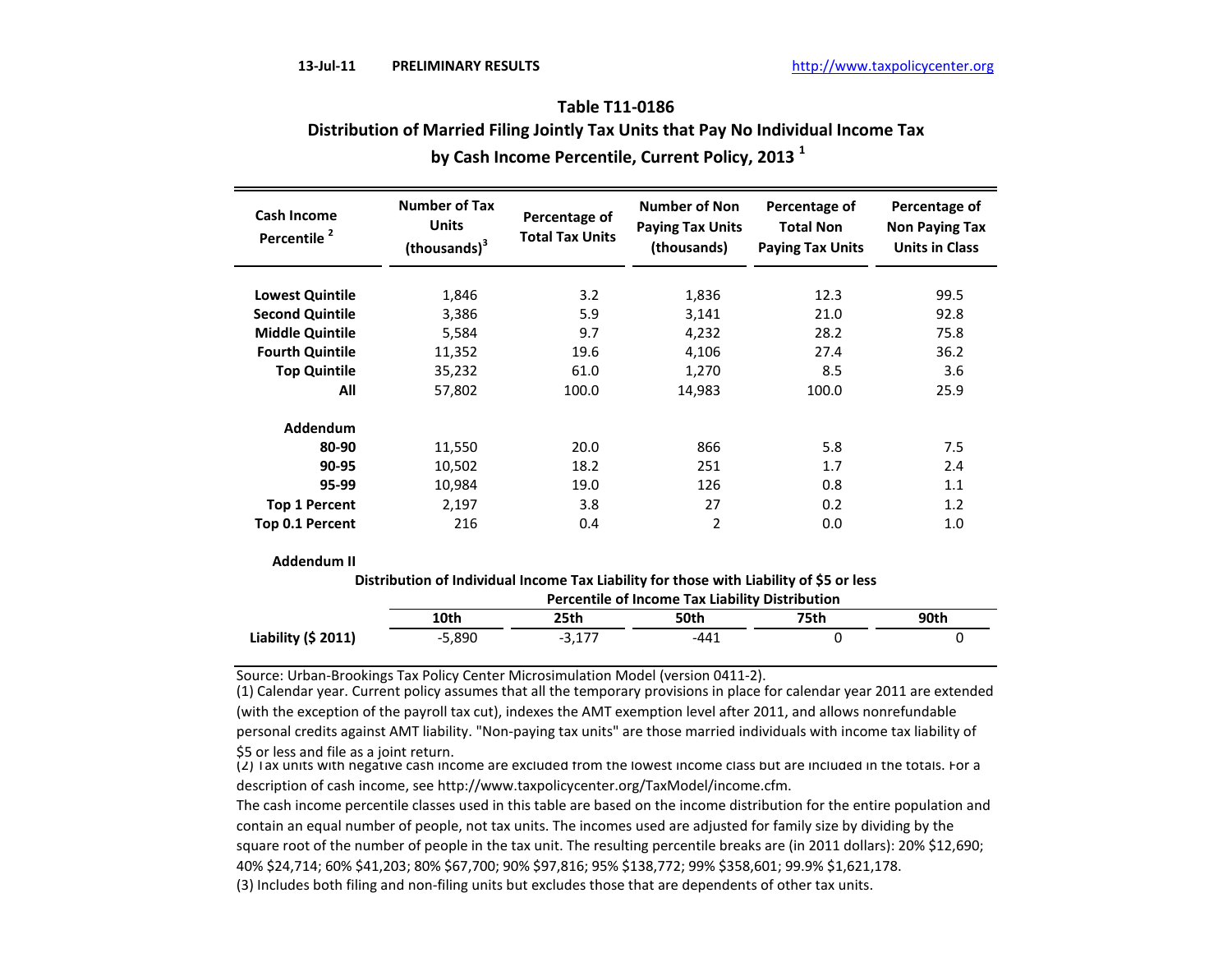# **by Cash Income Percentile, Current Policy, 2013 <sup>1</sup> Table T11-0186 Distribution of Head of Household Tax Units that Pay No Individual Income Tax**

| <b>Cash Income</b><br>Percentile <sup>2</sup> | <b>Number of Tax</b><br><b>Units</b><br>(thousands) <sup>3</sup> | Percentage of<br><b>Total Tax Units</b> | <b>Number of Non</b><br><b>Paying Tax Units</b><br>(thousands) | Percentage of<br><b>Total Non</b><br><b>Paying Tax Units</b> | Percentage of<br><b>Non Paying Tax</b><br><b>Units in Class</b> |
|-----------------------------------------------|------------------------------------------------------------------|-----------------------------------------|----------------------------------------------------------------|--------------------------------------------------------------|-----------------------------------------------------------------|
| <b>Lowest Quintile</b>                        | 4,398                                                            | 17.4                                    | 4,381                                                          | 26.2                                                         | 99.6                                                            |
| <b>Second Quintile</b>                        | 6,173                                                            | 24.4                                    | 5,828                                                          | 34.8                                                         | 94.4                                                            |
| <b>Middle Quintile</b>                        | 6,665                                                            | 26.4                                    | 5,188                                                          | 31.0                                                         | 77.8                                                            |
| <b>Fourth Quintile</b>                        | 4,822                                                            | 19.1                                    | 1,132                                                          | 6.8                                                          | 23.5                                                            |
| <b>Top Quintile</b>                           | 3,109                                                            | 12.3                                    | 133                                                            | 0.8                                                          | 4.3                                                             |
| All                                           | 25,256                                                           | 100.0                                   | 16,751                                                         | 100.0                                                        | 66.3                                                            |
| Addendum                                      |                                                                  |                                         |                                                                |                                                              |                                                                 |
| 80-90                                         | 1,949                                                            | 7.7                                     | 116                                                            | 0.7                                                          | 5.9                                                             |
| 90-95                                         | 732                                                              | 2.9                                     | 13                                                             | 0.1                                                          | 1.8                                                             |
| 95-99                                         | 370                                                              | 1.5                                     | 3                                                              | 0.0                                                          | 0.8                                                             |
| <b>Top 1 Percent</b>                          | 58                                                               | 0.2                                     | 2                                                              | 0.0                                                          | 3.0                                                             |
| Top 0.1 Percent                               | 5                                                                | 0.0                                     | 0                                                              | 0.0                                                          | 0.6                                                             |

**Addendum II**

**Distribution of Individual Income Tax Liability for those with Liability of \$5 or less**

|                      | <b>Percentile of Income Tax Liability Distribution</b> |          |          |      |      |  |  |
|----------------------|--------------------------------------------------------|----------|----------|------|------|--|--|
|                      | 10th                                                   | 25th     | 50th     | 75th | 90th |  |  |
| Liability $(5 2011)$ | -6.085                                                 | $-4.065$ | $-2.634$ | -614 |      |  |  |

Source: Urban-Brookings Tax Policy Center Microsimulation Model (version 0411-2).

(1) Calendar year. Current policy assumes that all the temporary provisions in place for calendar year 2011 are extended (with the exception of the payroll tax cut), indexes the AMT exemption level after 2011, and allows nonrefundable personal credits against AMT liability. "Non-paying tax units" are those with individual income tax liability of \$5 or less and file as head of household.

(2) Tax units with negative cash income are excluded from the lowest income class but are included in the totals. For a description of cash income, see http://www.taxpolicycenter.org/TaxModel/income.cfm.

The cash income percentile classes used in this table are based on the income distribution for the entire population and contain an equal number of people, not tax units. The incomes used are adjusted for family size by dividing by the square root of the number of people in the tax unit. The resulting percentile breaks are (in 2011 dollars): 20% \$12,690; 40% \$24,714; 60% \$41,203; 80% \$67,700; 90% \$97,816; 95% \$138,772; 99% \$358,601; 99.9% \$1,621,178.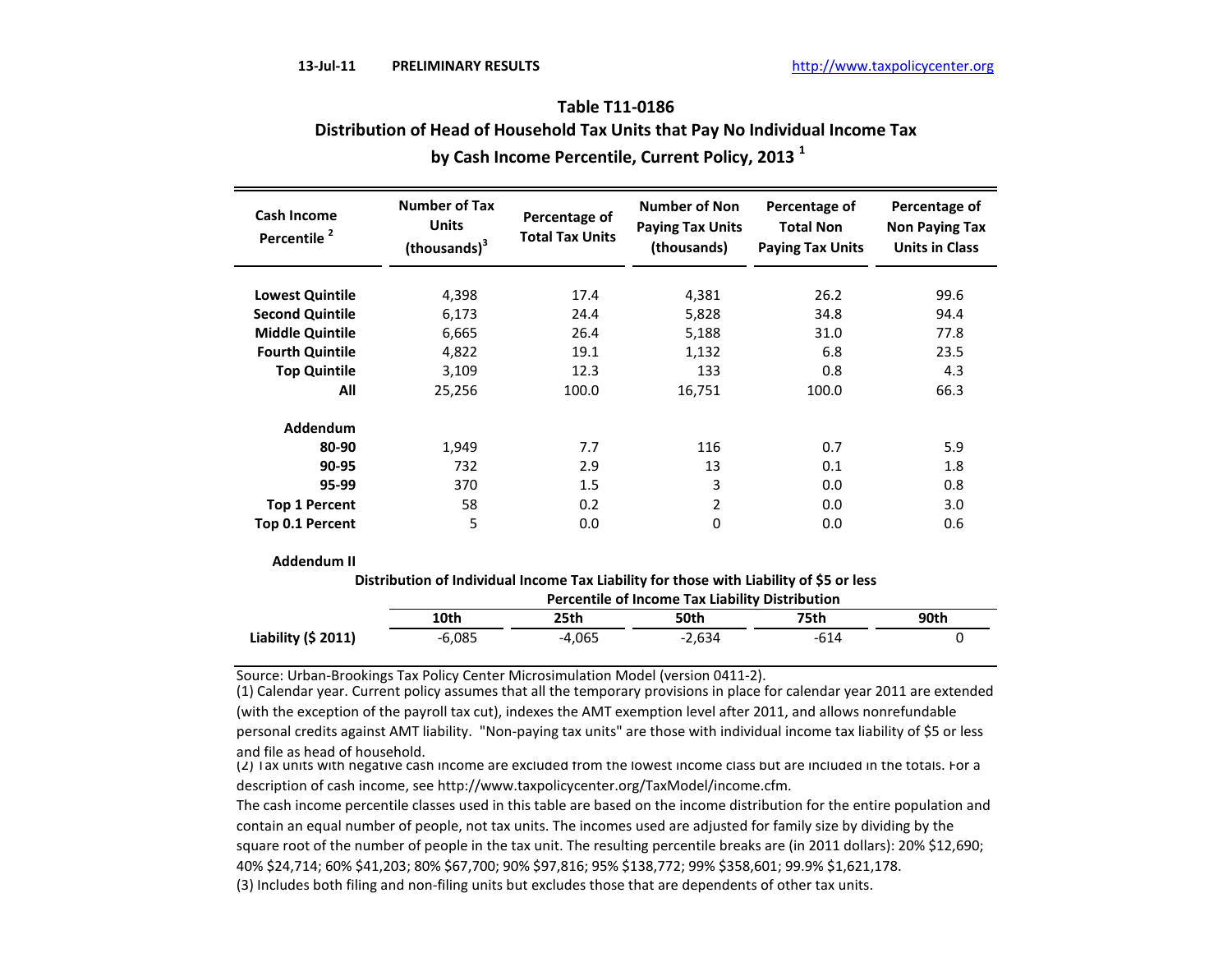# **by Cash Income Percentile, Current Policy, 2013 <sup>1</sup> Table T11-0186 Distribution of Married Filing Separately Tax Units that Pay No Individual Income Tax**

| <b>Cash Income</b><br>Percentile <sup>2</sup> | <b>Number of Tax</b><br><b>Units</b><br>(thousands) <sup>3</sup> | Percentage of<br><b>Total Tax Units</b> | <b>Number of Non</b><br><b>Paying Tax Units</b><br>(thousands) | Percentage of<br><b>Total Non</b><br><b>Paying Tax Units</b> | Percentage of<br><b>Non Paying Tax</b><br><b>Units in Class</b> |
|-----------------------------------------------|------------------------------------------------------------------|-----------------------------------------|----------------------------------------------------------------|--------------------------------------------------------------|-----------------------------------------------------------------|
| <b>Lowest Quintile</b>                        | 208                                                              | 8.0                                     | 174                                                            | 36.9                                                         | 83.6                                                            |
| <b>Second Quintile</b>                        | 354                                                              | 13.6                                    | 96                                                             | 20.4                                                         | 27.2                                                            |
| <b>Middle Quintile</b>                        | 671                                                              | 25.9                                    | 59                                                             | 12.6                                                         | 8.8                                                             |
| <b>Fourth Quintile</b>                        | 687                                                              | 26.5                                    | 59                                                             | 12.5                                                         | 8.6                                                             |
| <b>Top Quintile</b>                           | 618                                                              | 23.9                                    | 32                                                             | 6.9                                                          | 5.2                                                             |
| All                                           | 2,592                                                            | 100.0                                   | 472                                                            | 100.0                                                        | 18.2                                                            |
| Addendum                                      |                                                                  |                                         |                                                                |                                                              |                                                                 |
| 80-90                                         | 372                                                              | 14.3                                    | 21                                                             | 4.4                                                          | 5.6                                                             |
| 90-95                                         | 120                                                              | 4.6                                     | 6                                                              | 1.3                                                          | 5.0                                                             |
| 95-99                                         | 98                                                               | 3.8                                     | 5                                                              | 1.0                                                          | 5.0                                                             |
| <b>Top 1 Percent</b>                          | 28                                                               | 1.1                                     | 1                                                              | 0.2                                                          | 2.7                                                             |
| Top 0.1 Percent                               | 6                                                                | 0.3                                     | 0                                                              | 0.0                                                          | 1.7                                                             |

**Addendum II**

**Distribution of Individual Income Tax Liability for those with Liability of \$5 or less**

|                      | <b>Percentile of Income Tax Liability Distribution</b> |        |      |      |      |  |  |
|----------------------|--------------------------------------------------------|--------|------|------|------|--|--|
|                      | 10th                                                   | 25th   | 50th | 75th | 90th |  |  |
| Liability $(5 2011)$ | $-1.248$                                               | $-256$ |      |      |      |  |  |

Source: Urban-Brookings Tax Policy Center Microsimulation Model (version 0411-2).

(1) Calendar year. Current policy assumes that all the temporary provisions in place for calendar year 2011 are extended (with the exception of the payroll tax cut), indexes the AMT exemption level after 2011, and allows nonrefundable personal credits against AMT liability. "Non-paying tax units" are those married individuals with income tax liability of \$5 or less that file separately.

(2) Tax units with negative cash income are excluded from the lowest income class but are included in the totals. For a description of cash income, see http://www.taxpolicycenter.org/TaxModel/income.cfm.

The cash income percentile classes used in this table are based on the income distribution for the entire population and contain an equal number of people, not tax units. The incomes used are adjusted for family size by dividing by the square root of the number of people in the tax unit. The resulting percentile breaks are (in 2011 dollars): 20% \$12,690; 40% \$24,714; 60% \$41,203; 80% \$67,700; 90% \$97,816; 95% \$138,772; 99% \$358,601; 99.9% \$1,621,178.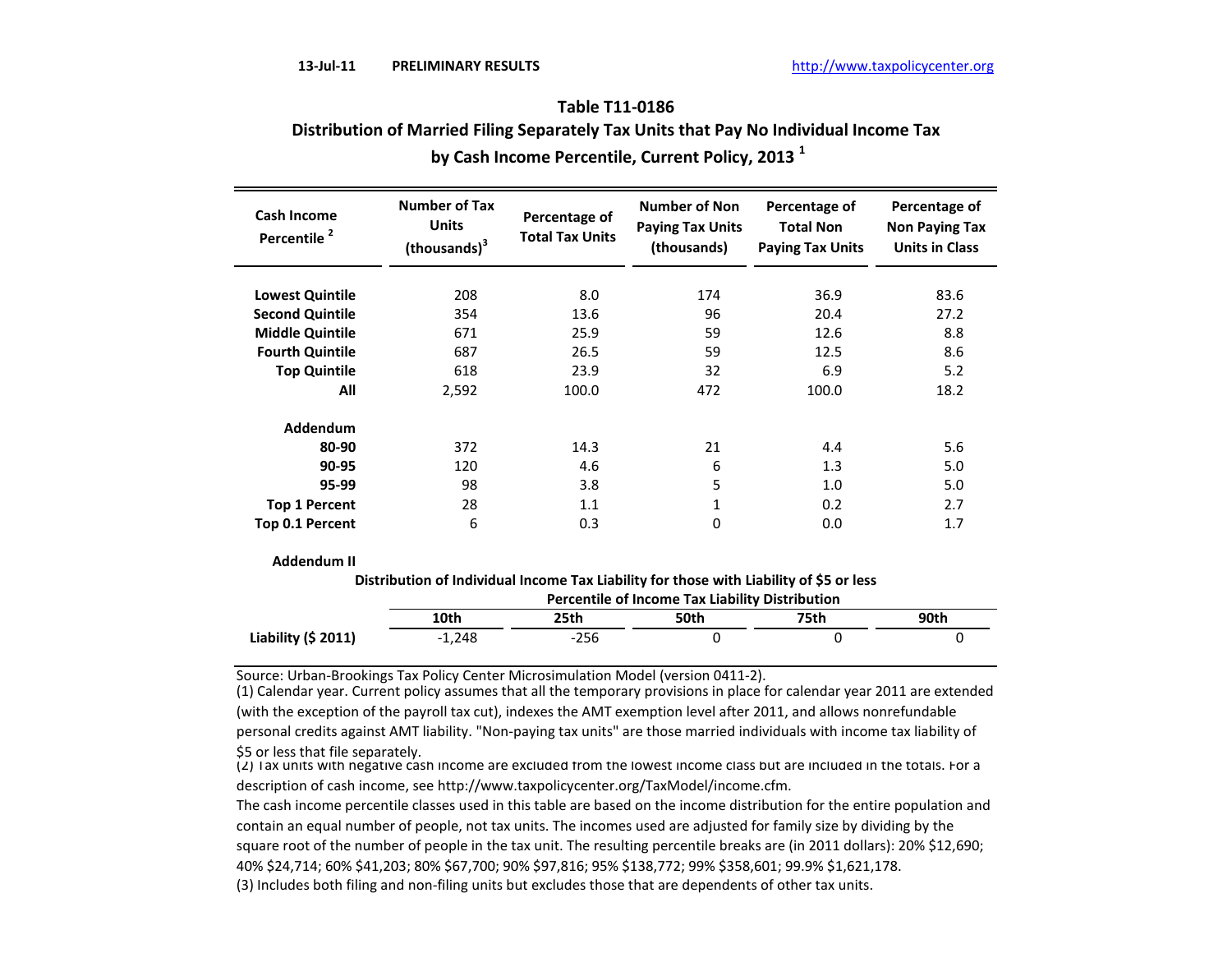| Table T11-0186                                                      |
|---------------------------------------------------------------------|
| Distribution of Elderly Tax Units that Pay No Individual Income Tax |
| by Cash Income Percentile, Current Policy, 2013 <sup>1</sup>        |

| <b>Cash Income</b><br>Percentile <sup>2</sup> | <b>Number of Tax</b><br><b>Units</b><br>(thousands) <sup>3</sup> | Percentage of<br><b>Total Tax Units</b> | <b>Number of Non</b><br><b>Paying Tax Units</b><br>(thousands) | Percentage of<br><b>Total Non</b><br><b>Paying Tax Units</b> | Percentage of<br><b>Non Paying Tax</b><br><b>Units in Class</b> |
|-----------------------------------------------|------------------------------------------------------------------|-----------------------------------------|----------------------------------------------------------------|--------------------------------------------------------------|-----------------------------------------------------------------|
| <b>Lowest Quintile</b>                        | 5,528                                                            | 14.9                                    | 5,524                                                          | 27.7                                                         | 99.9                                                            |
| <b>Second Quintile</b>                        | 8,764                                                            | 23.6                                    | 8,591                                                          | 43.1                                                         | 98.0                                                            |
| <b>Middle Quintile</b>                        | 6,501                                                            | 17.5                                    | 3,673                                                          | 18.4                                                         | 56.5                                                            |
| <b>Fourth Quintile</b>                        | 6,322                                                            | 17.1                                    | 1,700                                                          | 8.5                                                          | 26.9                                                            |
| <b>Top Quintile</b>                           | 9,918                                                            | 26.8                                    | 403                                                            | 2.0                                                          | 4.1                                                             |
| All                                           | 37,068                                                           | 100.0                                   | 19,926                                                         | 100.0                                                        | 53.8                                                            |
| Addendum                                      |                                                                  |                                         |                                                                |                                                              |                                                                 |
| 80-90                                         | 4,169                                                            | 11.2                                    | 251                                                            | 1.3                                                          | 6.0                                                             |
| 90-95                                         | 2,538                                                            | 6.8                                     | 79                                                             | 0.4                                                          | 3.1                                                             |
| 95-99                                         | 2,591                                                            | 7.0                                     | 62                                                             | 0.3                                                          | 2.4                                                             |
| <b>Top 1 Percent</b>                          | 620                                                              | 1.7                                     | 11                                                             | 0.1                                                          | 1.8                                                             |
| Top 0.1 Percent                               | 64                                                               | 0.2                                     | 0                                                              | 0.0                                                          | 0.4                                                             |

**Addendum II**

**Distribution of Individual Income Tax Liability for those with Liability of \$5 or less**

|                      | <b>Percentile of Income Tax Liability Distribution</b> |      |      |      |      |  |
|----------------------|--------------------------------------------------------|------|------|------|------|--|
|                      | 10th                                                   | 25th | 50th | 75th | 90th |  |
| Liability $(5 2011)$ |                                                        |      |      |      |      |  |

Source: Urban-Brookings Tax Policy Center Microsimulation Model (version 0411-2).

(1) Calendar year. Current policy assumes that all the temporary provisions in place for calendar year 2011 are extended (with the exception of the payroll tax cut), indexes the AMT exemption level after 2011, and allows nonrefundable personal credits against AMT liability. "Non-paying tax units" are those with individual income tax liability of \$5 or less and at least the primary of secondary taxpayer is 65 years old.

The cash income percentile classes used in this table are based on the income distribution for the entire population and contain an equal number of people, not tax units. The incomes used are adjusted for family size by dividing by the square root of the number of people in the tax unit. The resulting percentile breaks are (in 2011 dollars): 20% \$12,690; 40% \$24,714; 60% \$41,203; 80% \$67,700; 90% \$97,816; 95% \$138,772; 99% \$358,601; 99.9% \$1,621,178.

<sup>(2)</sup> Tax units with negative cash income are excluded from the lowest income class but are included in the totals. For a description of cash income, see http://www.taxpolicycenter.org/TaxModel/income.cfm.